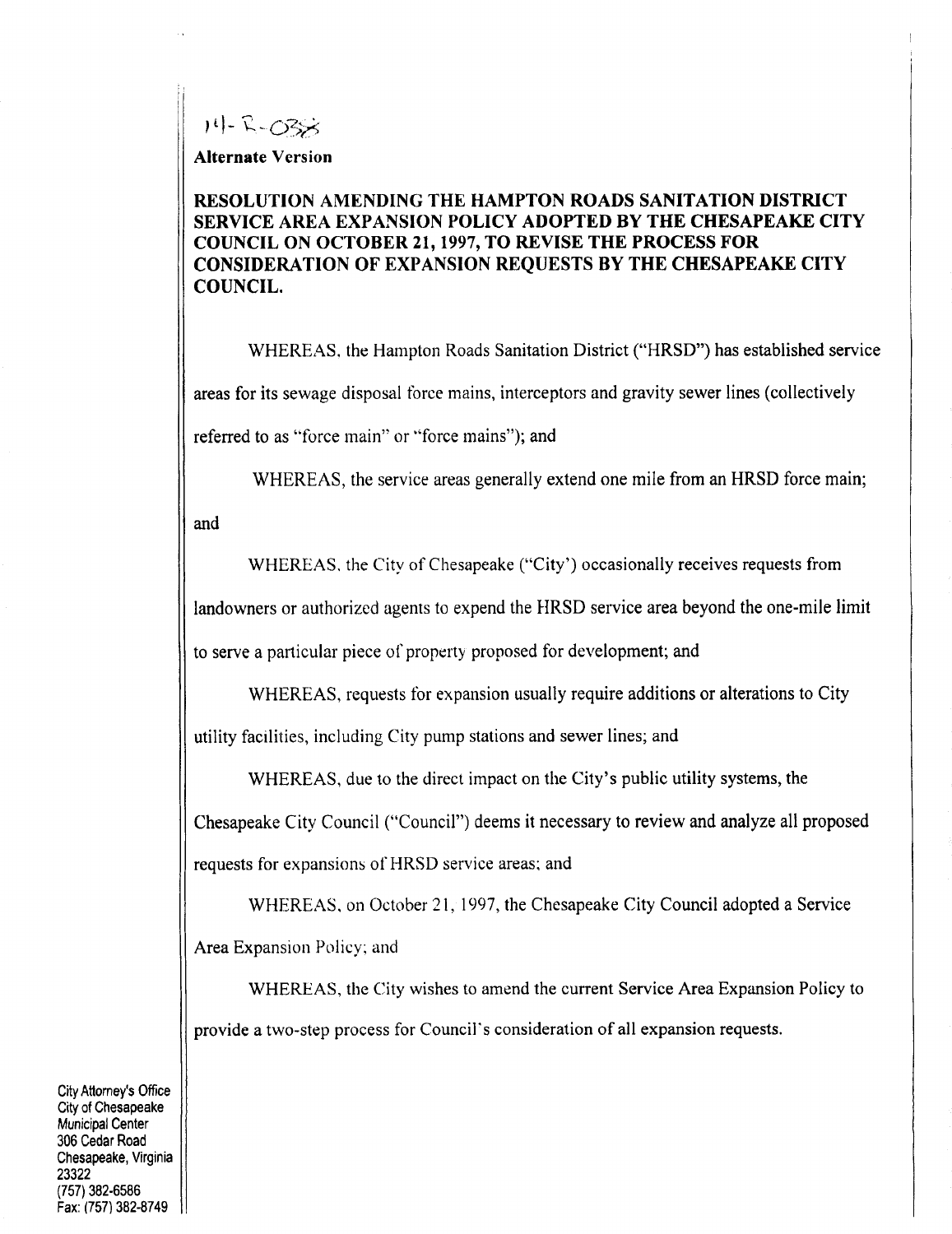NOW, THEREFORE, BE IT RESOLVED by the Council of the City of Chesapeake,<br>Virginia that the attached amended Service Area Expansion Policy, which includes a rev.<br>process for Council's consideration of all expansion request Virginia that the attached amended Service Area Expansion Policy which includes <sup>a</sup> revised

ADOPTED by the Council of the City of Chesapeake, Virginia this  $2\sigma^{\mu}$  day of  $M_{a}$   $/$  2014.

APPROVED

Cle Aran

ATTEST

mux Q. Moon Clerk of the Council

City Attorney's Office City of Chesapeake Municipal Center 306 Cedar Road Chesapeake, Virginia 23322 <sup>757</sup> 382 6586 Fax: (757) 382-8749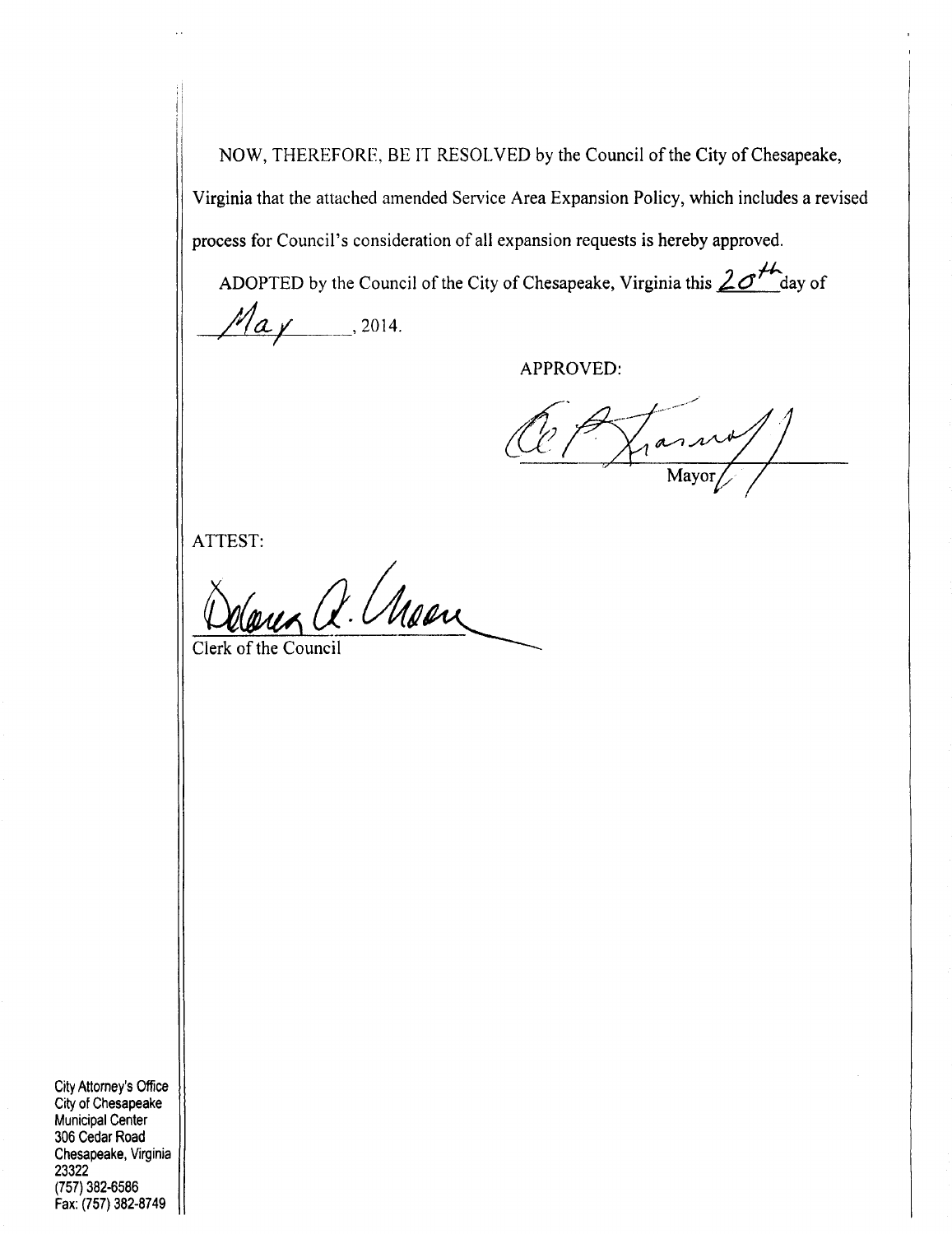# Alternate Version

## Presented to the City Council for Consideration on May 20, 2014

#### AMENDMENT TO

#### SERVICE AREA EXPANSION POLICY

The City of Chesapeake ("City") recognizes that the Hampton Roads Sanitation District ("HRSD") has established service areas for its sewage disposal force mains, interceptors and gravity sewer lines (collectively referred to herein as "force main" or "force mains"). These service areas generally extend one mile from an HRSD force main

The City also recognizes that from time to time, a landowner or authorized agent will request HRSD to expand its service area beyond the one-mile limit to serve a particular piece of property proposed for development. Such expansions usually require additions or alterations to City utility facilities, including City pump stations and sewer lines. Due to this direct impact on the City's public utility system, the City Council deems it necessary to review and analyze all proposed expansions of HRSD service areas. For purposes of this policy, an expansion shall include any extension of sewage disposal services to a property located, in whole or in part, farther than one mile of an existing HRSD force main. In cases where a service area currently extends beyond this one-mile limit, an expansion shall be deemed to occur if sewage disposal services are offered to any property outside the boundaries of the HRSD service area as it exists on this  $21<sup>st</sup>$  day of October, 1997. The service areas of City pump stations shall not be considered in determining the current boundaries of an existing HRSD service area

To initiate an expansion of an HRSD service area, the landowner or authorized agent shall file an application with the City Manager or designee with an exhibit showing the location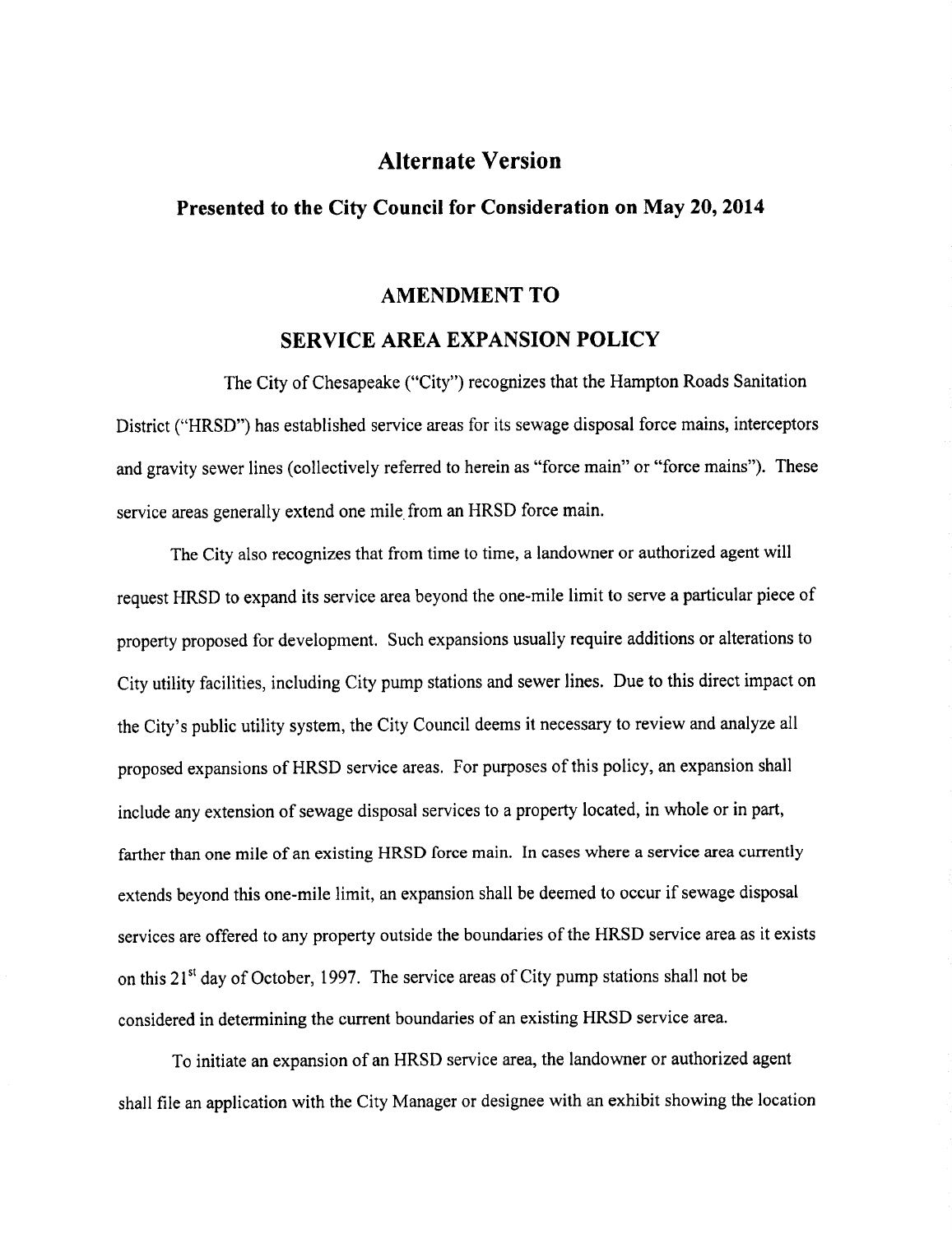of the property in relation to the HRSD service area boundaries as of October 21, 1997. The application shall also describe the proposed development in sufficient detail to estimate sewage flows from the property. Following receipt of a complete application, the City Manager or designee shall discuss the proposed expansion with HRSD to determine, at a minimum, whether the expansion is practicable and the extent and nature of the impact such an expansion would have on the capacity and operations of HRSD and City sewage facilities. The City Manager or designee shall not be authorized to make any type of commitment on behalf of the City during these discussions with HRSD. Upon receiving all pertinent information, the City Manager or designee shall not be authorized to make any type of communient on behand of the City during<br>these discussions with HRSD. Upon receiving all pertinent information, the City Manager or<br>designee shall prepare a report to the these discussions with HRSD. Upon receiving all pertinent information, the City Manager of<br>designee shall prepare a report to the City Council setting forth HRSD's position on the prope<br>expansion. The application to expand shall be presented to the City Council for consideration and action

In reviewing the request, the City Council may consider the following factors and criteria

- 1. The extent to which City utility facilities must be installed, altered or upgraded to accommodate the expansion of the HRSD service area and any adverse impact on the functional or operational integrity of the City utility system which may be generated by the expansion of the HRSD service area
- 2. The fiscal obligations to be assumed by the City in the operation and maintenance of City utility facilities installed, altered or upgraded to accommodate the expansion of the HRSD service area as weighed against the public benefit to be realized by the expansion of the HRSD service area

2